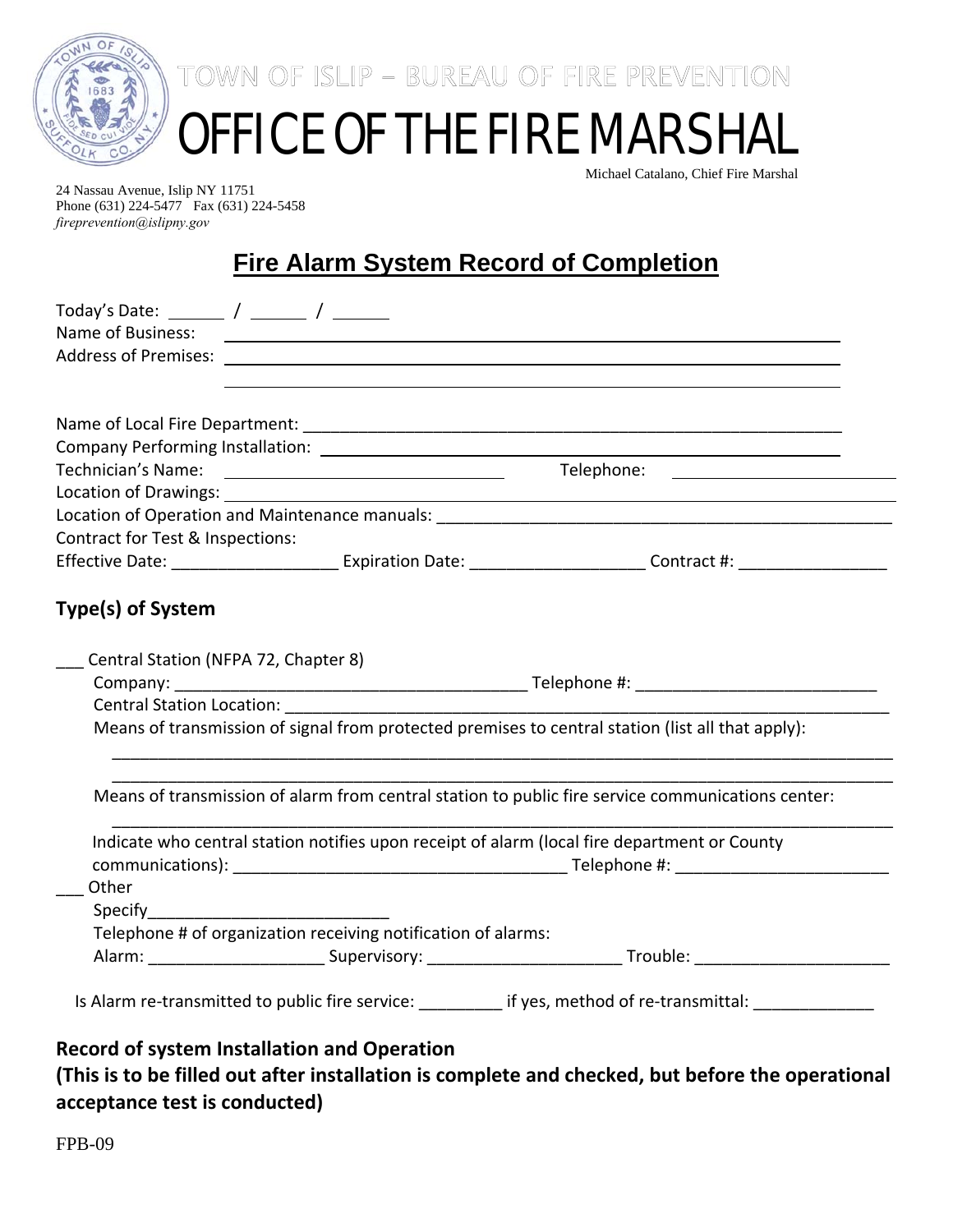|                                                                                                               |                             | This system has been installed in accordance with all the applicable NFPA standards and manufacturer's   |                             |
|---------------------------------------------------------------------------------------------------------------|-----------------------------|----------------------------------------------------------------------------------------------------------|-----------------------------|
|                                                                                                               |                             | includes the devices listed later on this form, and has been or will be in service on _________________. |                             |
|                                                                                                               |                             |                                                                                                          |                             |
|                                                                                                               |                             |                                                                                                          |                             |
|                                                                                                               |                             |                                                                                                          |                             |
| <b>Alarm Initiating Devices (Qty. Of Devices)</b>                                                             |                             |                                                                                                          |                             |
| <b>Manual Stations</b>                                                                                        |                             |                                                                                                          |                             |
| Addressable: _________________                                                                                | Other: ____________________ |                                                                                                          |                             |
| Automatic                                                                                                     |                             |                                                                                                          |                             |
|                                                                                                               |                             |                                                                                                          | Addressable: ____________   |
| <b>Heat Detectors</b>                                                                                         |                             |                                                                                                          | Addressable: ______________ |
| Sprinkler Water flow Indicators Addressable: [19] Addressable: [2] Addressable: [2] April 2012 [2] April 2013 |                             |                                                                                                          |                             |
|                                                                                                               |                             |                                                                                                          |                             |
|                                                                                                               |                             |                                                                                                          |                             |
| <b>Supervisory Signal Initiating Devices (Checked if provided)</b><br><b>Duct Detectors</b>                   |                             |                                                                                                          |                             |
| lon: Photo: Photo: Addressable: Manual Photo: Addressable:                                                    |                             |                                                                                                          |                             |
| Sprinkler System                                                                                              |                             |                                                                                                          |                             |
| <b>Valve Tamper Switches</b>                                                                                  |                             |                                                                                                          |                             |
| __ Sprinkler control room heating equipment                                                                   |                             |                                                                                                          |                             |
|                                                                                                               |                             |                                                                                                          |                             |
| <b>Electric Fire Pump</b>                                                                                     |                             |                                                                                                          |                             |
| ___ Fire Pump Power                                                                                           |                             |                                                                                                          |                             |
| ___ Fire Pump Running                                                                                         |                             |                                                                                                          |                             |
| <b>Phase Reversal</b>                                                                                         |                             |                                                                                                          |                             |
| <b>Engine Driven Fire Pump</b>                                                                                |                             |                                                                                                          |                             |
| ___ Selector in Auto position                                                                                 |                             |                                                                                                          |                             |
| __ Engine or control panel trouble                                                                            |                             |                                                                                                          |                             |
| <b>Fire Pump Running</b>                                                                                      |                             |                                                                                                          |                             |
| Other Supervisory Functions (specify):                                                                        |                             |                                                                                                          |                             |
|                                                                                                               |                             |                                                                                                          |                             |
|                                                                                                               |                             |                                                                                                          |                             |

## **Alarm Notification Appliances**

| <b>Emergency Voice/Alarm Service</b>                      |                        |           |  |
|-----------------------------------------------------------|------------------------|-----------|--|
| Qty. of voice/alarm channels:                             | Single:                | Multiple: |  |
| Qty. of speakers Installed:                               | Qty. of speaker zones: |           |  |
| Qty. of telephones or telephone jacks included in system: |                        |           |  |
|                                                           |                        |           |  |
| Types and Quantities of Notification Devices Installed    |                        |           |  |

| Types and Quantities of Nothication Devices installed |              |  |  |  |
|-------------------------------------------------------|--------------|--|--|--|
| <b>Bells</b>                                          | with Visible |  |  |  |
| <b>Speakers</b>                                       | with Visible |  |  |  |
| Horns                                                 | with Visible |  |  |  |